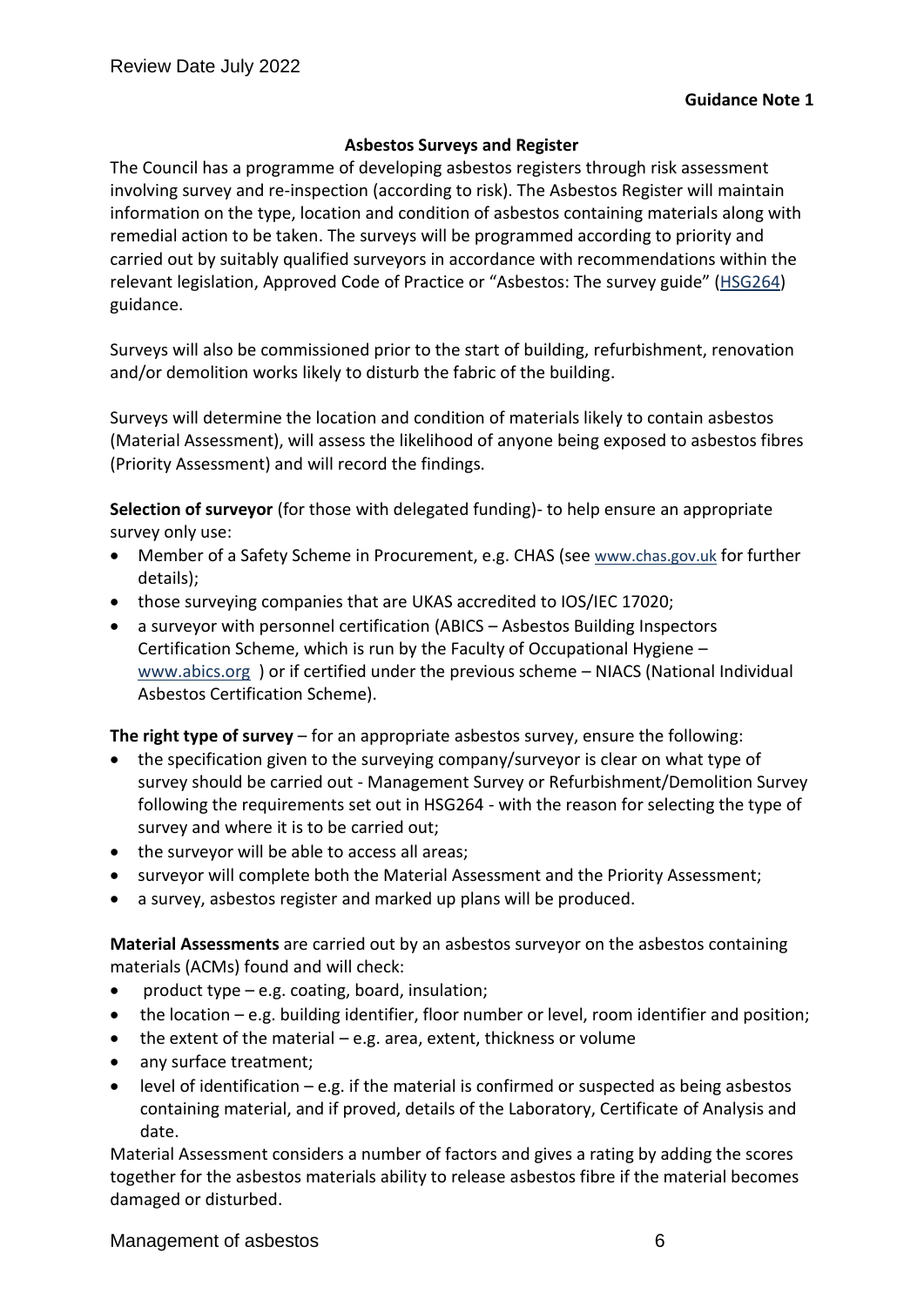# Review Date July 2022

The assessment will risk assess all asbestos containing materials and score them. Materials that most readily release airborne fibers, if disturbed, will attract the highest score. It does not automatically follow where materials assigned the highest score in the assessment will be the materials given priority for remedial action. Management priority will be given by also considering the Priority Assessment.

**Priority Assessment -** to determine which materials will be given priority for remedial action and looks at:

- Normal occupant activity
- Likelihood of disturbance
- Human exposure potential
- Maintenance activities

The assessment is based on the average score in each category. Dutyholders must contact the Council's Facilities Team/Housing Management/Schools Asset Manager if there is a proposed change of use of an area or a building, which may affect the Priority Assessment.

### **Risk Rating**

The score from the Material Assessment (i.e. the condition of the material) are added to the score of the Priority Assessment (the likelihood of disturbance), to give an overall Risk Rating:

18 + Points – Category A - High Risk 15 - 17 Points – Category B - Medium Risk 11 - 14 Points – Category C - Low Risk 0 - 10 Points – Category D - Very Low Risk

The Risk Rating allocates the following action:

**High Risk Rating** - requires urgent attention. This is normally not encapsulation (sealing) and is either removal or if debris, the area environmentally cleaned as soon as possible. The area will normally require isolating, and only made available for normal use when remedial work and a satisfactory Reoccupation Air Test have been completed. Any asbestos debris and surface contaminating materials will always be assigned a high risk rating. Any disturbance of high risk rating materials is liable to expose personnel to elevated levels of asbestos fibres and is also liable to spread the extent of contamination.

**Medium Risk Rating** - requires remedial action. The action may be minor repairs to damaged surfaces or encapsulation of exposed asbestos surfaces. Following completion of remedial work, the priority rating may be assigned a Low Risk Rating. In the long term, it is recommended Medium Risk materials be removed when resources become available. Medium Risk rated material will be inspected by the Dutyholder annually and formally reinspected by a qualified surveyor every two years.

**Low Risk Rating** - material in a condition and/or location that does not give rise to a significant health risk, provided the material remains undisturbed by routine maintenance operations or by personnel carrying out normal daily activities that could cause impact or surface damage to the material. Low Risk is only valid if this provision is maintained. The Dutyholder should be aware of any changes in activities in areas where low risk asbestos material are located. Low risk material will change to High Risk material if it is decided to carry out building works that may cause disturbance of the asbestos material. Low Risk rated